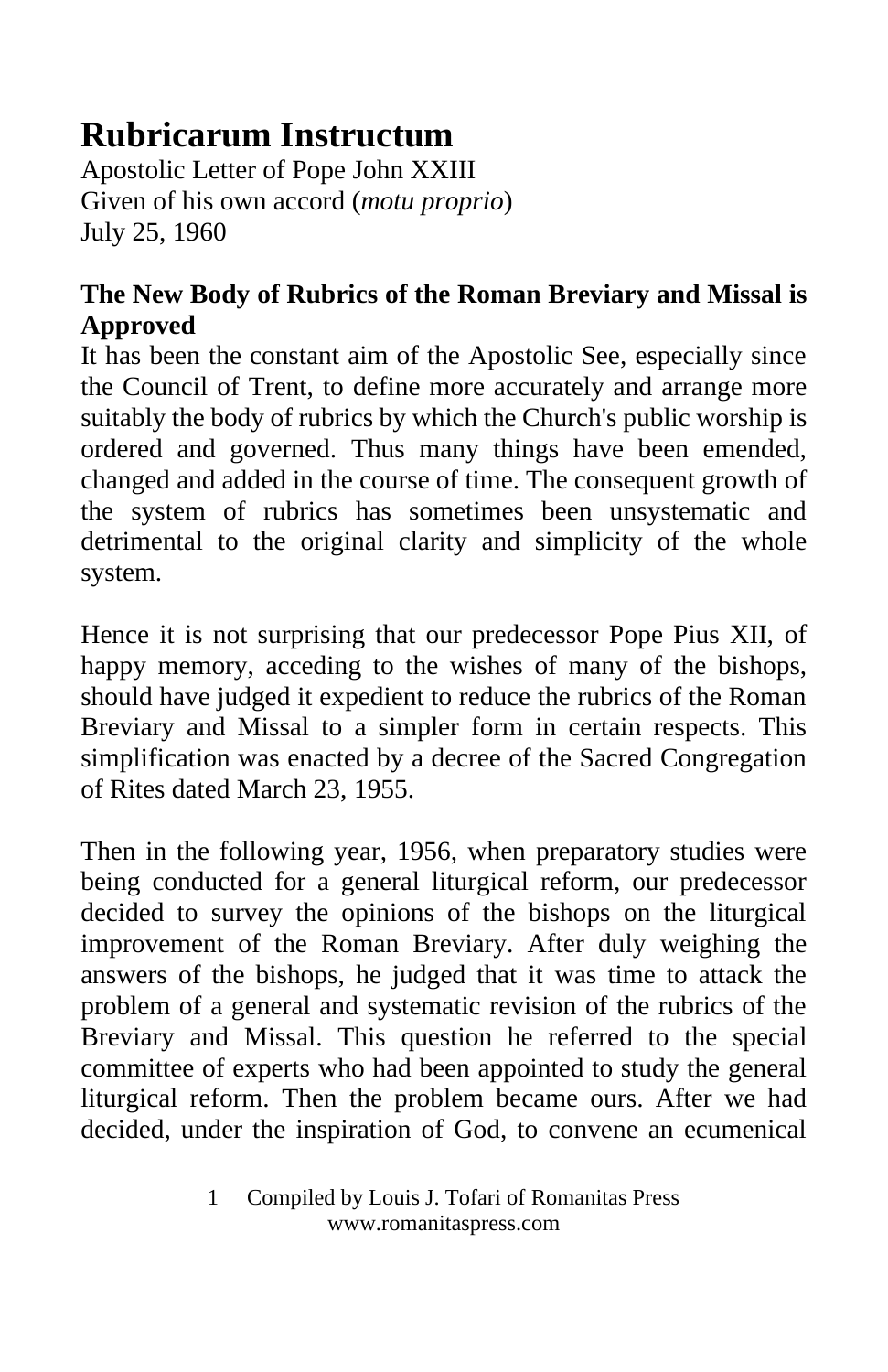council, we turned over in our mind what was to be done about this project begun by our predecessor. After mature reflection, we came to the conclusion that the more important principles governing a general liturgical reform should be laid before the members of the hierarchy at the forthcoming ecumenical council, but that the abovementioned improvement of the rubrics of the Breviary and Missal should no longer be put off.

We ourselves, therefore, *of our own accord* (*motu proprio*) and with full knowledge, have seen fit to approve by our apostolic authority the body of these rubrics of the Roman Breviary and Missal prepared by the experts of the Sacred Congregation of Rites and carefully revised by the aforesaid pontifical commission for general liturgical reform. And we decree as follows:

1) We command that, beginning on the first day of January of next year, 1961, all those who follow the Roman rite shall observe the new code of rubrics of the Roman Breviary and Missal arranged under three headings—*General Rubrics*, *General Rubrics of the Roman Breviary* and *General Rubrics of the Roman Missal*—to be published shortly by our Sacred Congregation of Rites. As for those who observe some other Latin rite, they are bound to conform as soon as possible both to the new code of rubrics and to the calendar, in all those things which are not strictly proper to their own rite.

2) On the same day, January 1, 1961, the *General Rubrics* of the Roman Breviary and Missal, as well as the *Additions and Variations* to the rubrics of the Roman Breviary and Missal according to the bull *Divino afflatu* of our predecessor St. Pius X, which have hitherto been prefixed to these books, shall become inoperative. As the provisions of the decree *On the Simplification of the Rubrics* dated March 23, 1955, have been incorporated into this new edition of the rubrics, this general decree of the Sacred Congregation of

<sup>2</sup> Compiled by Louis J. Tofari of Romanitas Press www.romanitaspress.com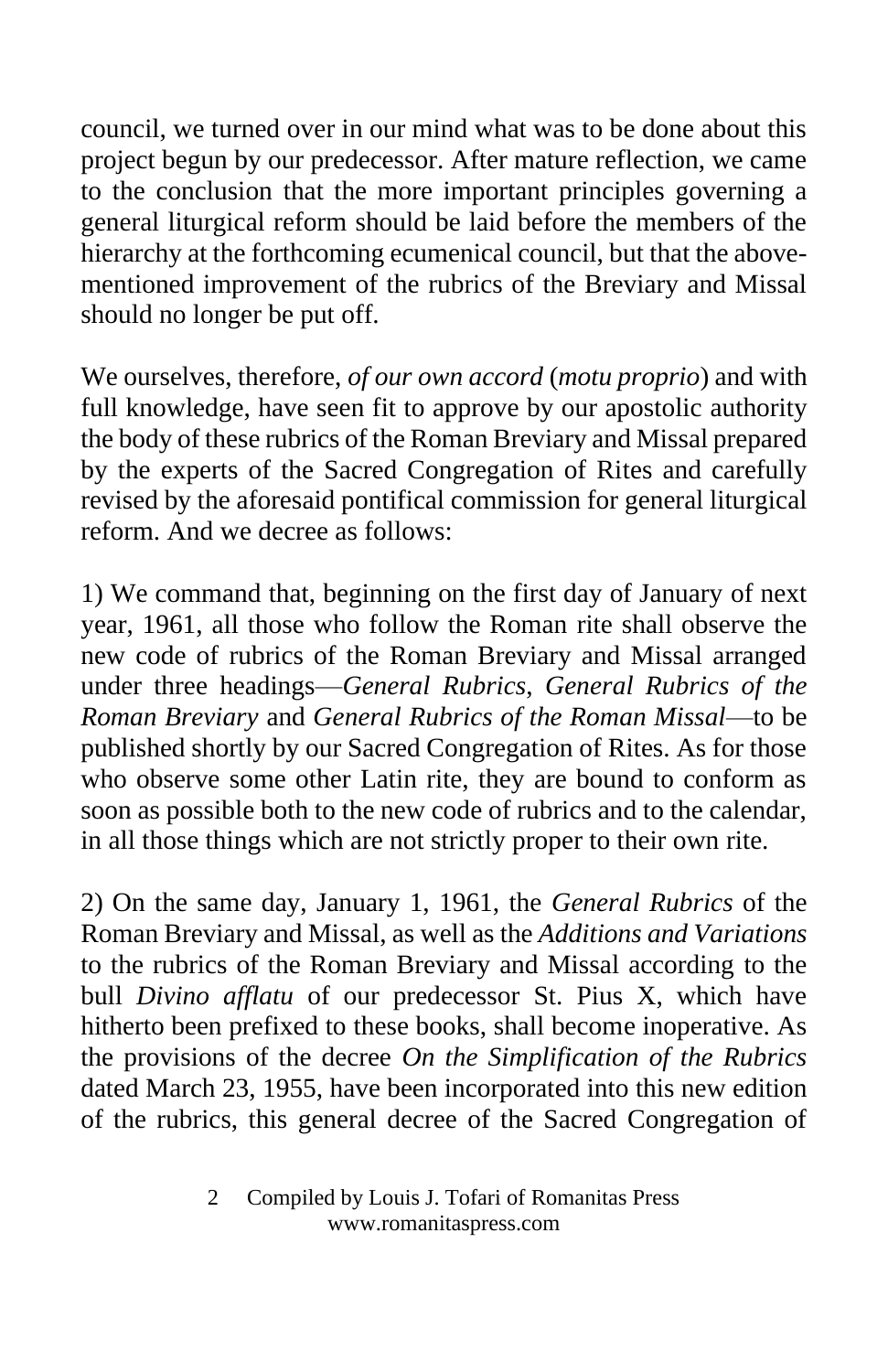Rites shall likewise become inoperative. Finally, any decrees and replies on doubtful points issued by the same Congregation which do not agree with this new form of the rubrics shall be abrogated.

3) Likewise, statutes, privileges, indults and customs of any kind whatsoever, including those that are centenary and immemorial, even if they are worthy of special and individual mention, shall be revoked if they are opposed to these rubrics.

4) The publishers of liturgical books who are duly approved by the Holy See may prepare new editions of the Roman Breviary and Missal arranged according to the new code of rubrics. In order to insure the necessary uniformity of the new editions, however, the Sacred Congregation of Rites shall issue special instructions.

5) In the new editions of the Roman Breviary or Missal, the texts of the rubrics mentioned in No.2 above shall be omitted, and the texts of the new rubrics put in their place. That is, the *General Rubrics* and the *General Rubrics of the Roman Breviary* shall be prefixed to the Breviary; and similarly the *General Rubrics* and the *General Rubrics of the Roman Missal* shall be prefixed to the Missal.

6) Finally, all those whose responsibility it is, shall see to it as soon as possible that the special calendars and propers, whether diocesan or religious conform to the principles and ideals of the new edition of the rubrics and of the calendar. These calendars and propers are subject to the approval of the Sacred Congregation of Rites.

Having firmly established these points, we consider it fining to our apostolic office to add some advice.

The fact is that this new arrangement of the rubrics has two effects. On the one hand, the whole structure of the rubrics of the Roman

<sup>3</sup> Compiled by Louis J. Tofari of Romanitas Press www.romanitaspress.com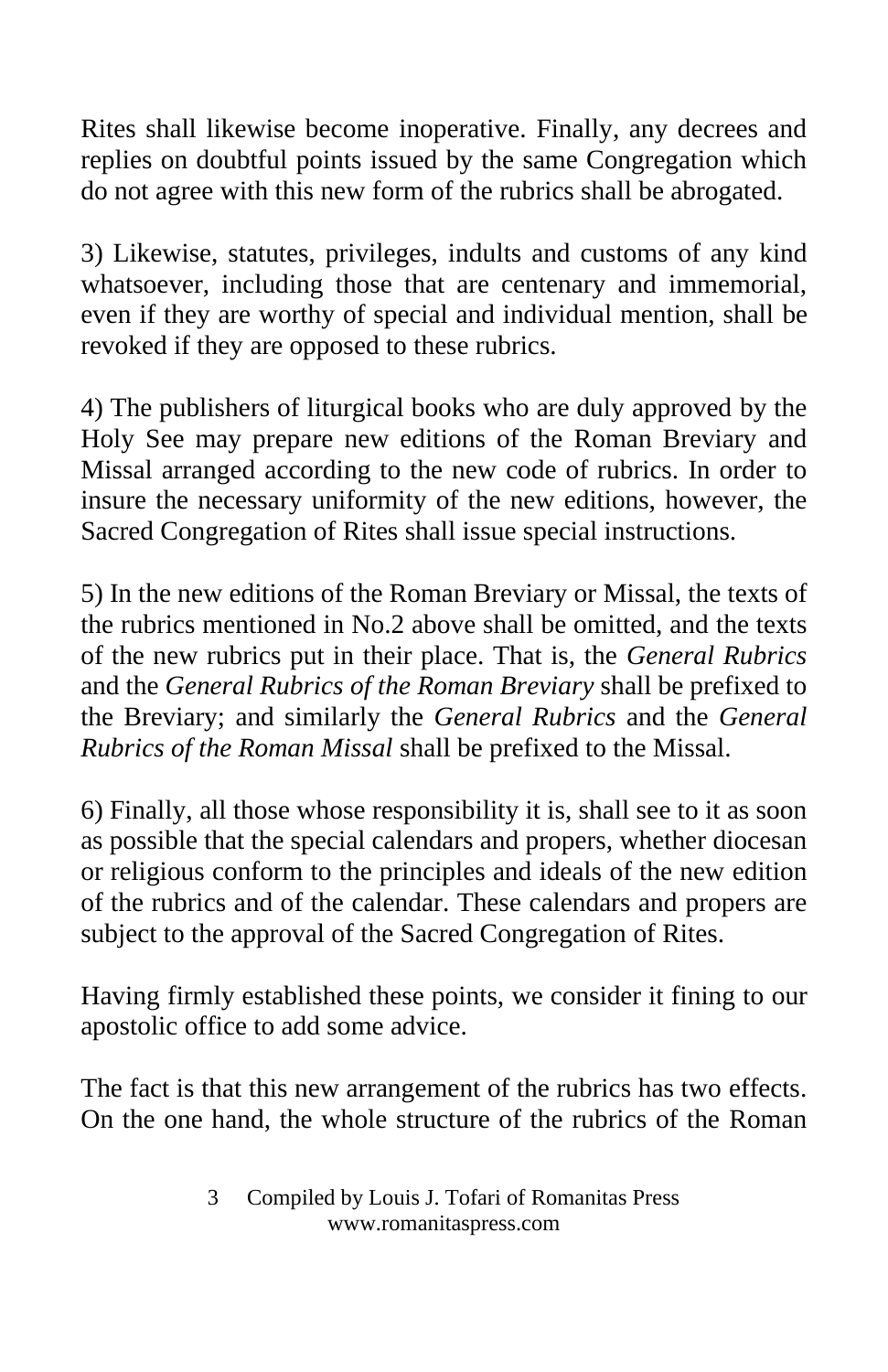Breviary and Missal is reduced to a better form, distributed in a clearer order and brought together into a single text. On the other hand, some special modifications have also been introduced, by which the Divine Office is somewhat shortened. This shortening was petitioned by very many of the bishops, in view especially of the constantly increasing burden of pastoral cares laid upon many priests. In a fatherly spirit we urge these and all who are bound to the recitation of the Divine Office to make up for any shortening of that Office by greater attentiveness and devotion. Moreover, since the reading of the Fathers of the Church is sometimes cut down to a certain extent, we earnestly exhort all the clergy to be sure to have at hand for reading and meditation the works of the Fathers, which arc so full of wisdom and piety.

Now let those things which we have decreed and established by this letter, given of our own accord, be considered as ratified and confirmed, anything to the contrary notwithstanding, including that which is worthy of special and individual mention.

Given at Rome, at St. Peter's, on the twenty-fifth day of the month of July, in the year 1960, the second year of our pontificate.

POPE JOHN XXIII

## **General Decree of the Sacred Congregation of Rites**

## **Promulgating the New Code of the Rubrics of the Roman Breviary and Missal**

By this general decree the Sacred Congregation of Rites promulgates and declares to have been promulgated the new code of rubrics of the Roman Breviary and Missal, which our Holy Father

<sup>4</sup> Compiled by Louis J. Tofari of Romanitas Press www.romanitaspress.com